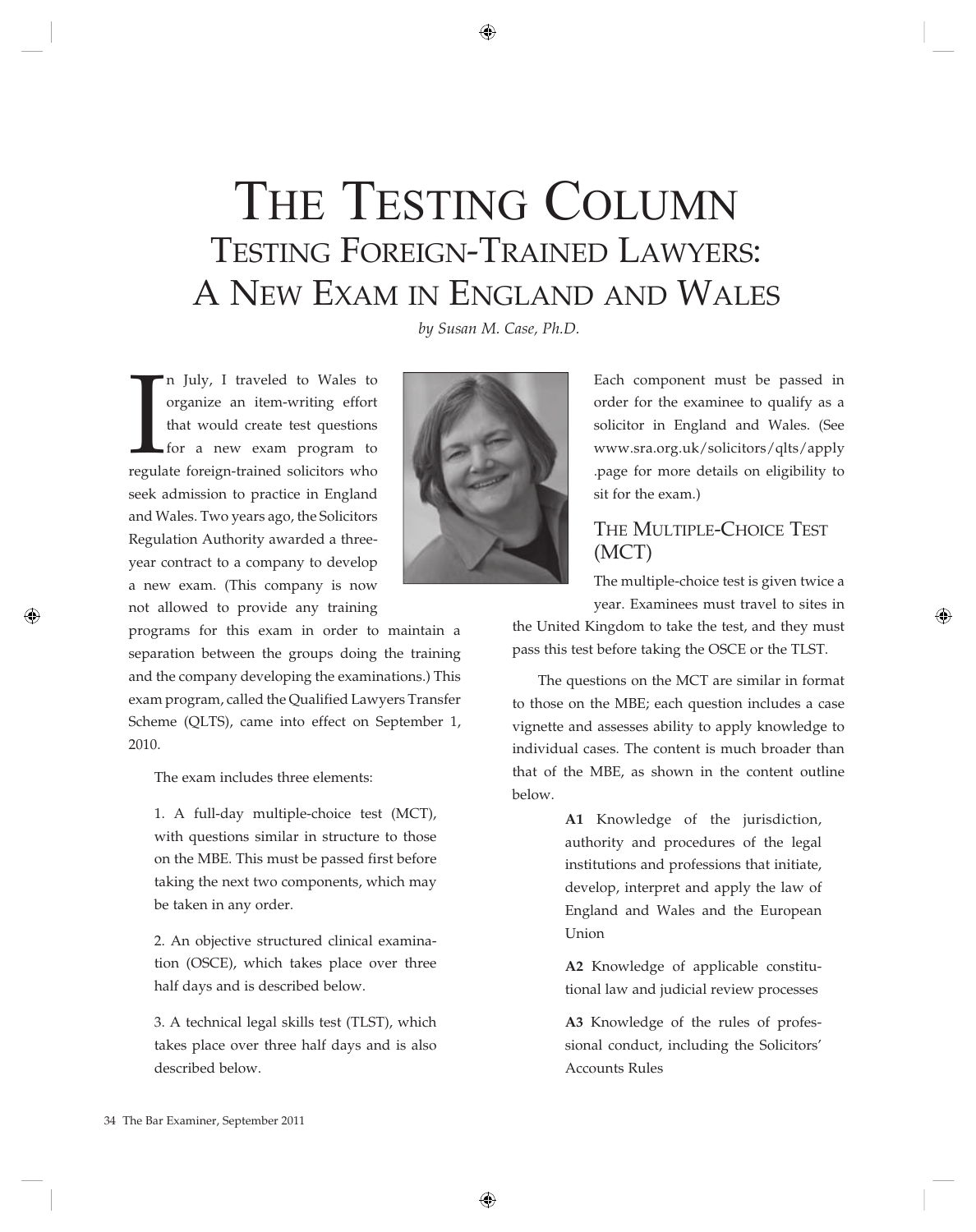**A4** Knowledge of the regulatory and fiscal frameworks within which business, legal and financial services transactions are conducted

**A5** Understanding of Contract law

**A6** Understanding of Torts

**A7** Understanding of Criminal law

**A8** Understanding of Land law

**A9** Understanding of Equitable rights and obligations

**A10** Understanding of Human Rights

**A11** Understanding of the laws applicable to business structures and the concept of legal  $personality<sup>1</sup>$ 

A formal standard-setting activity is conducted following each exam to determine the passing standard. Because the exam is new, the questions are not yet equated, although equating is expected in the future.

# THE OBJECTIVE STRUCTURED CLINICAL EXAMINATION (OSCE)

The OSCE format is used in the medical licensing examination in the United States (see www.usmle .org) but is largely unfamiliar to those in the world of law.

The exam includes three content areas:

- 1. Business
- 2. Civil and Criminal Litigation
- 3. Property and Probate

Each content area involves three tasks (or "stations"):

**Station 1:** Client #1 interview and completion of attendance note

**Station 2:** Client #2 interview and completion of attendance note

**Station 3:** Advocacy/oral presentation exercise

The client interviews and completion of attendance notes (Stations 1 and 2) require 60 minutes each for the following activities: 10 minutes for preparation and for reading background material,<sup>2</sup> 25 minutes for the interview, and 25 minutes to complete the attendance note. Examinees are then given a 15-minute break before the next client.

The advocacy/oral presentation exercise (Station 3) also requires an hour and includes two activities. The examinee is allowed 45 minutes to prepare and then must give a 15-minute presentation to a solicitor.

Because the OSCE format is largely unknown in bar admissions, I have included considerable detail below.

# **Stations 1 and 2—Activity 1—preparation (10 minutes)**

Each examinee is given an e-mail/memo which tells the examinee who the client is and something about what the client has come to discuss. There may be additional documents.

# **Stations 1 and 2—Activity 2—interview (25 minutes)**

Each client will enter the room, and the interview will commence. The client may bring documents to the interview. The primary objectives during the interview are to establish a good working relationship with the client and to obtain all the relevant information and as full an understanding as possible of the client's concerns. The examinee should bring the interview to an appropriate close, noting that the examinee will be advising the client at a later date.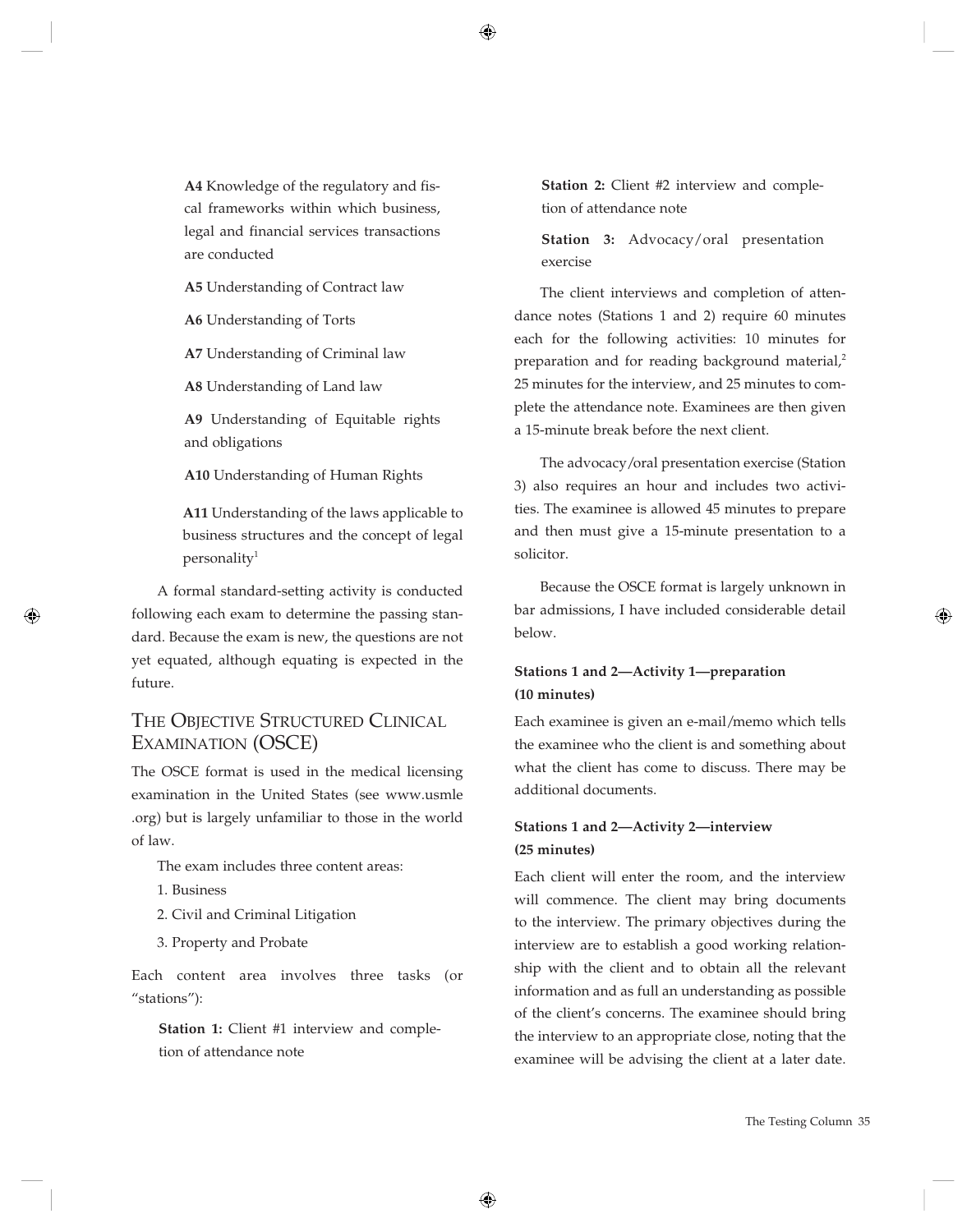The examinee is not expected to provide the client with detailed advice but should answer any questions posed by the client.

## **Stations 1 and 2—Activity 3—completion of attendance note (25 minutes)**

The examinee then has 25 minutes to write an attendance note on the interview, using notes made during activities 1 and 2. The attendance note should record all relevant information obtained during the interview and should identify the next steps to be taken. Any legal issues should be noted, and the examinee should provide an initial view as well as any advice for the client. Professional conduct issues should be noted, along with a note about how they should be dealt with, even if they have already been discussed in the interview.

# **Station 3—Activity 1—preparation for advocacy/ oral presentation (45 minutes)**

The examinee is given a case study on which to conduct a piece of advocacy/make an oral presentation. The first document is a memo asking the examinee to conduct the advocacy/make the presentation and noting before whom this will be made. Where relevant, the examinee will also be given a file of documents. This file may contain both relevant and irrelevant legal authorities.

# **Station 3—Activity 2—advocacy/oral presentation (15 minutes)**

The examinee makes a presentation to a decision maker and may be asked questions.

The OSCE is graded by the assessor who has been trained to play the role of the client; the attendance note is marked by a solicitor. The oral presentation is assessed by the solicitor to whom the oral presentation is made. The passing standard is established for each examination based on common standard-setting procedures.<sup>3</sup>

# TECHNICAL LEGAL SKILLS TEST (TLST)

The TLST covers (1) Business, (2) Civil and Criminal Litigation, and (3) Property and Probate. In each of these three areas, candidates will be required to undertake three assessed exercises: one in online legal research (60 minutes), one in legal writing (30 minutes), and one in legal drafting  $(45 \text{ minutes})$ .<sup>4</sup> The tasks on the TLST are not dissimilar to those on the MPT.

#### **Online Legal Research**

Each case for the online legal research exercise includes a problem on which a client is seeking advice. The examinee is given a computer with access to Lexis and Westlaw and has 60 minutes to complete the online legal research. Examinees are told to structure their answers in terms of advice to the client, with a second section that explains their legal reasoning and mentions any key sources or authorities.

### **Legal Writing**

The legal writing exercise provides 30 minutes in which to write a letter as the solicitor acting in a matter. Relevant cases and authorities may be provided, and the examinee has access to Lexis and Westlaw, but time is limited.

#### **Legal Drafting**

The legal drafting exercise provides 45 minutes in which to draft a legal document or parts of a legal document. This may take the form of drafting from a precedent or amending a document already drafted, but it may also involve drafting without either of these. Relevant cases and authorities may be pro